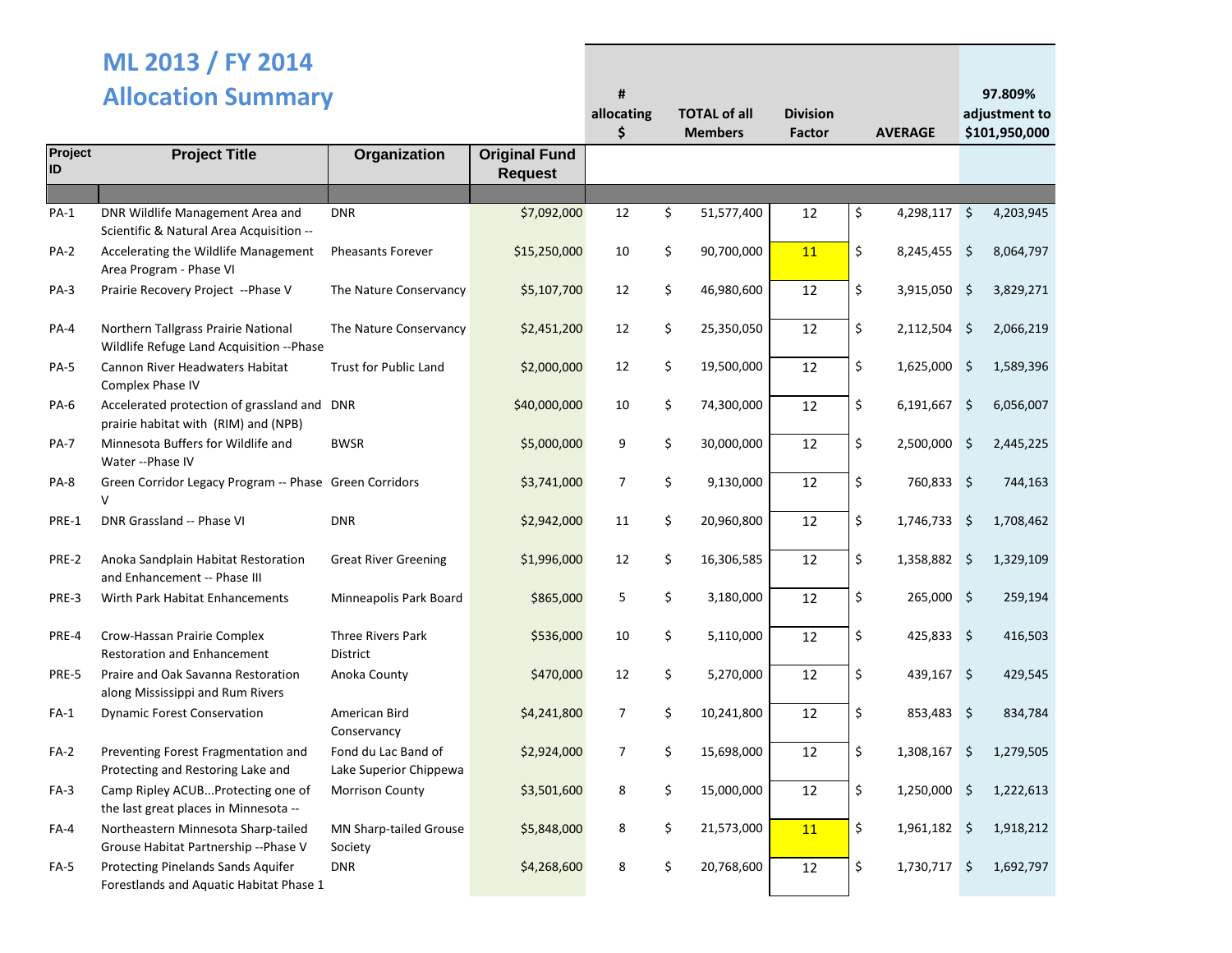| FA-6    | Protect (Acquire) Key Forest Habitat<br>Lands - Cass County Phase V                             | Cass County                                  | \$2,027,600  | 9              | \$<br>12,102,600  | 12 | \$<br>1,008,550 \$   |         | 986,453    |
|---------|-------------------------------------------------------------------------------------------------|----------------------------------------------|--------------|----------------|-------------------|----|----------------------|---------|------------|
| $FA-7$  | State Forest Acquisitions Phase II-RJ<br>Dorer Memorial Hardwoods State                         | <b>DNR</b>                                   | \$3,000,000  | 9              | \$<br>13,055,000  | 12 | \$<br>1,087,917      | \$      | 1,064,080  |
| FA-8    | Southeast Minnesota Protection and<br>Restoration -- Phase II                                   | The Nature Conservancy                       | \$7,819,000  | 12             | \$<br>51,442,650  | 12 | \$<br>4,286,888 \$   |         | 4,192,962  |
| FRE-1   | Big Woods Habitat Corridors in Scott<br>County                                                  | <b>Scott County</b>                          | \$1,840,100  | $\overline{7}$ | \$<br>9,190,000   | 12 | \$<br>765,833 \$     |         | 749,054    |
| FRE-2   | Floodplain Forest Enhancement -<br>Mississippi River                                            | <b>Audubon Society</b>                       | \$655,000    | 8              | \$<br>4,155,000   | 11 | \$<br>377,727 \$     |         | 369,451    |
| $WA-1$  | RIM-WRP Partnership -- Phase VI                                                                 | <b>BWSR</b>                                  | \$17,550,000 | 11             | \$<br>125,647,090 | 12 | \$<br>10,470,591     | \$      | 10,241,180 |
| WA-2    | Accelerating the Waterfowl Production<br>Area Program - Phase VI                                | <b>Pheasants Forever</b>                     | \$12,350,000 | 10             | \$<br>80,050,000  | 11 | \$<br>7,277,273 \$   |         | 7,117,828  |
| $WA-3$  | Wild Rice Shoreland Protection Phase III BWSR                                                   |                                              | \$2,775,100  | 9              | \$<br>14,550,100  | 12 | \$<br>1,212,508 \$   |         | 1,185,942  |
| WRE-1   | Accelerated Shallow Lakes and Wetland DNR<br>Enhancement -- Phase VI                            |                                              | \$2,250,000  | 11             | \$<br>14,415,800  | 12 | \$<br>1,201,317      | \$      | 1,174,996  |
| WRE-2   | Living Shallow Lakes & Wetlands<br>Initiative -- Phase IV                                       | Ducks Unlimited                              | \$6,000,000  | 11             | \$<br>41,850,000  | 12 | \$<br>3,487,500      | $\zeta$ | 3,411,089  |
| HAIS-2  | Protect Aquatic Habitat from Asian Carp DNR                                                     |                                              | \$6,500,000  | $\mathbf{1}$   | \$<br>6,000,000   | 12 | \$<br>500,000 \$     |         | 489,045    |
| HAIS-3  | Minnehaha Creek Watershed District<br>(MCWD) Aquatic Invasive Species (AIS)                     | Minnehaha Creek<br><b>Watershed District</b> | \$2,070,000  | $\overline{7}$ | \$<br>13,339,000  | 12 | \$<br>$1,111,583$ \$ |         | 1,087,229  |
| HAIS-4  | Statewide AIS Facilities and Equipment                                                          | MN COLA                                      | \$25,182,900 | 4              | \$<br>13,445,000  | 12 | \$<br>1,120,417      | \$      | 1,095,868  |
| $CPL-1$ | <b>Conservation Partners Legacy Grant</b><br>Program ML2014                                     | <b>DNR</b>                                   | \$5,000,000  | 11             | \$<br>47,542,000  | 11 | \$<br>4,322,000 \$   |         | 4,227,305  |
| CPL-2   | <b>Conservation Partners Legacy Metro</b><br>Grant Program ML2014                               | <b>DNR</b>                                   | \$5,000,000  | 9              | \$<br>30,500,000  | 11 | \$<br>2,772,727 \$   |         | 2,711,977  |
| $X-1$   | <b>Contract Management</b>                                                                      | <b>DNR</b>                                   | \$175,000    | 12             | \$<br>2,100,000   | 12 | \$<br>175,000 \$     |         | 171,166    |
| $X-2$   | <b>Restoration Evaluations</b>                                                                  | <b>DNR</b>                                   | \$100,000    | 12             | \$<br>1,150,000   | 12 | \$<br>$95,833$ \$    |         | 93,734     |
| HA-1    | MN DNR Aquatic Habitat Program -                                                                | <b>DNR</b>                                   | \$5,450,000  | 12             | \$<br>34,900,000  | 12 | \$<br>2,908,333 \$   |         | 2,844,612  |
| $HA-2$  | Metro Big Rivers -- Phase V                                                                     | Minnesota Valley Trust                       | \$3,689,000  | 11             | \$<br>26,868,000  | 11 | \$<br>2,442,545 \$   |         | 2,389,029  |
| $HA-3$  | Vermillion River WMA Acquisition                                                                | <b>DNR</b>                                   | \$6,452,800  | 9              | \$<br>37,555,600  | 12 | \$<br>3,129,633 \$   |         | 3,061,063  |
| $HA-4$  | Fisheries Habitat Protection on Strategic Leech Lake Watershed<br>North Central Minnesota Lakes | Foundation                                   | \$8,392,800  | 11             | \$<br>29,099,300  | 12 | \$<br>2,424,942 \$   |         | 2,371,811  |